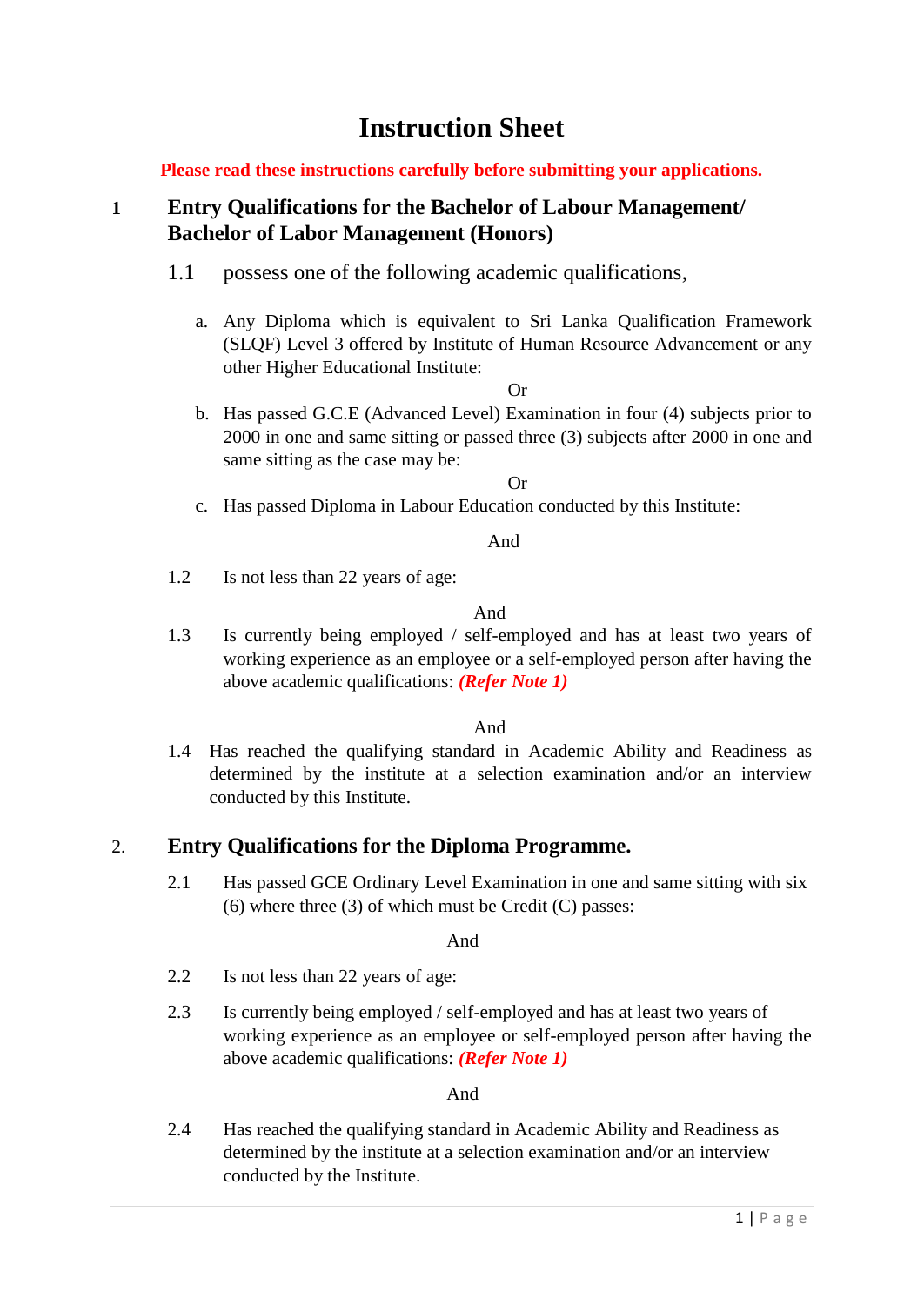# *Note 1*

#### **Determination of the age and the working experience of an Applicant**

All applicants who apply for either degree or diploma programme should not be less than 22 years as at 07.09.2020 and need to fulfill their two years of working experience in private/ public sector on the same day.

If you are self-employed, your business should have been registered prior to two years from 07. 09. 2020 in the respective divisional secretariat which must be currently operational while being operational for the past two years.

### 3. **Selection**

3.1 The applicants who have satisfied the qualifications mentioned above will be selected **through a selection test and/or an inetrview**.

The Selection Test shall assess the applicant's suitability for the programme in terms of his/her ability to communicate in the language in which the programme is delivered, analytical skills and Intelligent Quotient (IQ). The interview shall assess the suitability in terms of appropriateness of the programme for the candidate's present job and the carrier development, his/her commitment to continue the programme and options available to him/her for higher education.

3.2 All the applicants must fulfil the required academics qualifications prior to the closing date of the applications as at 28. 08. 2020.

## **4. Delivery of Lectures**

Lectures are conducted at the University of Colombo from 5.00 p.m. to 7.30 p.m. on weekdays. Some of the lectures will be conducted online. **The 80% attendance for each subject is compulsory in order to be eligible for the examinations.** 

## **5. Fee Structure**

A large portion of the costs involved in conducting the programme are borne by the government, you are required to make the following fees to read this degree/diploma.

#### **Bachelor of Labour Management/ Bachelor of Labour Management (Honors)**

| <b>Registration Fees</b>           | $-Rs. 10,000.00$ (Per annum) |
|------------------------------------|------------------------------|
| <b>Computer Laboratory Fees</b>    | $-Rs. 7,000.00$ (Per annum)  |
| Refundable Library Deposit fee     | $-Rs. 1000.00$               |
| <b>Diploma in Labour Education</b> |                              |
| <b>Registration Fees</b>           | $-Rs. 8,000.00$ (Per annum)  |
| Refundable Library Deposit fee     | $-Rs. 1000.00$               |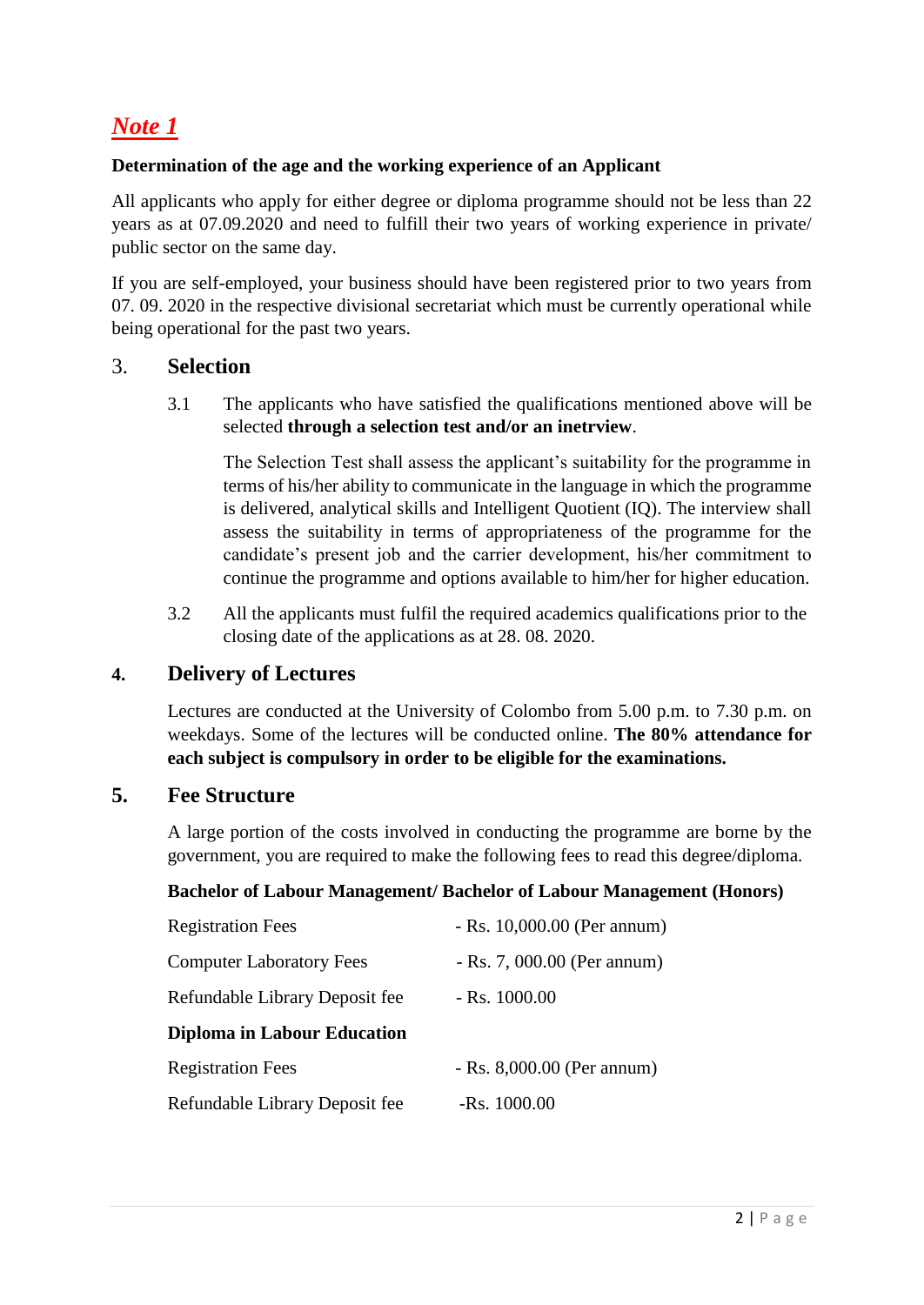**6. Following category of applicants do not qualify to register themselves to follow either the Bachelors or the Diploma Programme.**

**a.** Any person who possess a first degree from a recognized University or Higher Educational Institute (Local/Foreign)

Or

**b**. Any person who is currently registered to follow a Bachelors/ Postgraduate degree or who had registered him/herself to follow a Bachelors/Postgraduate degree in a recognized University or Higher Educational Institute (Local/Foreign)

# **Special note**

- The applicants who are qualified to follow the Bachelor of Labour Management degree must apply only for that programme.
- Bachelor of Labour Management degree is awarded by the University of Colombo at its General Convocation.
- A student who wishes to register him/herself for the Bachelors programme through the Diploma in Labour Education will not be awarded a certificate in such an event.
- Those who wish to follow the Bachelor of Labour Management Degree in English medium should demonstrate their ability to engage in academic activities in English.

## **7. Documents that needs to be uploaded in making the application**

Applicants are only allowed to submit online applications. Any applications made through post or which are hand delivered will not be accepted.

- 7.1 The following documents should be scanned and uploaded with the application. (**Only PDF files should be uploaded**)
	- I. Documents to prove two years of working experience after obtaining the academic qualifications mentioned at **1.1** and a service letter from the current place of employment certified by the Head of the Department or any other authorized person.
	- II. A self-employed applicant must submit the following documents.
		- a. Documentary evidence to prove that the business is registered under the name of the applicant prior to two years from 07. 09. 2020 in the respective divisional secretariat.
		- b. A letter obtained from the respective Grama Niladhari certified by the respective divisional secretariat certifying that the business is currently operational while being operational for the past two years.
- 7.2 The Bank Receipt to prove that the amount of Rs 1,200.00 as the application fee to the course is paid.
- 7.3 The result sheets of G.C.E (Ordinary Level) and/or G.C.E (Advanced Level) obtained from the Department of Examinations.
- 7.4 The Birth Certificate.